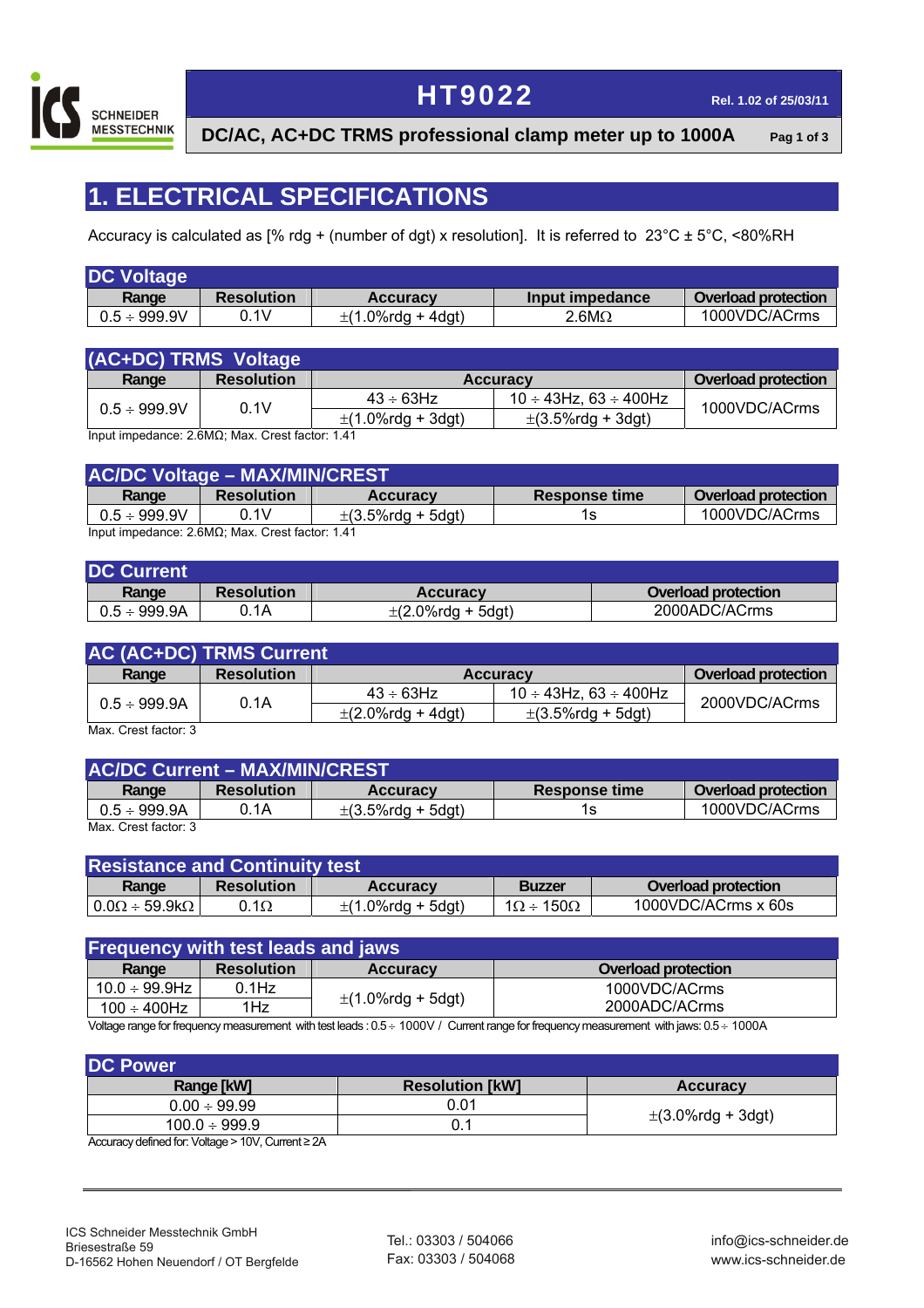

## **HT9022 Rel. 1.02 of 25/03/11**

#### **DC/AC, AC+DC TRMS professional clamp meter up to 1000A Pag 2 of 3**

| <b>Active, Reactive, Apparent Power</b> |                                                                                                     |                             |  |
|-----------------------------------------|-----------------------------------------------------------------------------------------------------|-----------------------------|--|
| Range [kW, kVAR, KVA]                   | <b>Resolution [kW, kVAR, kVA]</b>                                                                   | <b>Accuracy</b>             |  |
| $0.00 \div 99.99$                       | 0.01                                                                                                | $\pm$ (2.0%rdg + 3dgt) (*)  |  |
| $100.0 \div 999.9$                      |                                                                                                     | $\pm$ (3.0%rdg + 3dgt) (**) |  |
| $\sim$                                  | $\cdots$<br>$\sim$<br>$\mathbf{a}$ $\mathbf{a}$ $\mathbf{b}$ $\mathbf{c}$ $\mathbf{d}$ $\mathbf{c}$ |                             |  |

(\*) Accuracy defined for: sinusoidal waveform 10..65Hz, Voltage > 10V, Current ≥ 2A, Pf: 0.5

(\*\*)Accuracy defined for: sinusoidal waveform >65Hz, Voltage > 10V, Current ≥ 5A, Pf: 0.5

| <b>Active, Reactive Energy</b> |                                                                                                                                                                                                                                                                                                      |                             |
|--------------------------------|------------------------------------------------------------------------------------------------------------------------------------------------------------------------------------------------------------------------------------------------------------------------------------------------------|-----------------------------|
| Range [kWh, kVARh]             | <b>Resolution [kWh, kVARh]</b>                                                                                                                                                                                                                                                                       | <b>Accuracy</b>             |
| $0.00 \div 99.99$              | 0.01                                                                                                                                                                                                                                                                                                 | $\pm$ (2.0%rdg + 3dgt) (*)  |
| $100.0 \div 999.9$             |                                                                                                                                                                                                                                                                                                      | $\pm$ (3.0%rdg + 3dgt) (**) |
|                                | $(*)$ Acquireau defined for einuseidal waveform 10 $E = \frac{1}{2}$ $\frac{1}{2}$ $\frac{1}{2}$ $\frac{1}{2}$ $\frac{1}{2}$ $\frac{1}{2}$ $\frac{1}{2}$ $\frac{1}{2}$ $\frac{1}{2}$ $\frac{1}{2}$ $\frac{1}{2}$ $\frac{1}{2}$ $\frac{1}{2}$ $\frac{1}{2}$ $\frac{1}{2}$ $\frac{1}{2}$ $\frac{1}{2}$ |                             |

(\*) Accuracy defined for: sinusoidal waveform 10..65Hz, Voltage > 10V, Current ≥ 2A, Pf: 0.5 (\*\*) Accuracy defined for: sinusoidal waveform >65Hz, Voltage > 10V, Current ≥ 5A, Pf: 0.5

| <b>Resolution</b> | <b>Accuracy</b> |
|-------------------|-----------------|
| 0.01              | $\pm 3^{\circ}$ |
|                   | .<br>.<br>.     |

Accuracy defined for: sinusoidal waveform 10..65Hz, Voltage > 10V, Current ≥ 2A, Pf: 0.5 Accuracy defined for: sinusoidal waveform >65Hz, Voltage > 10V, Current ≥ 5A, Pf: 0.5

| <b>Voltage / Current Harmonics</b> |                            |                            |                          |  |
|------------------------------------|----------------------------|----------------------------|--------------------------|--|
| <b>Harmonic order</b>              | <b>Fund. Frequency[Hz]</b> | <b>Resolution [V], [A]</b> | <b>Accuracy</b>          |  |
| $1 \div 25$                        | $10 \div 75$               | 0.1                        | $\pm (5.0\%$ rdg + 5dgt) |  |
| 1 ÷ 8                              | 76 ÷ 400                   |                            |                          |  |

| Phase sequence indication and phase conformity with 1-wire (*) |                        |                 |  |
|----------------------------------------------------------------|------------------------|-----------------|--|
| Voltage range                                                  | <b>Frequency range</b> | Input impedance |  |
| $100 \div 1000$ V                                              | $40 \div 70$ Hz        | 1.3 $M\Omega$   |  |

(\*) On standard conditions: instrument correctly gripped, standard shoes, standard floor, etc